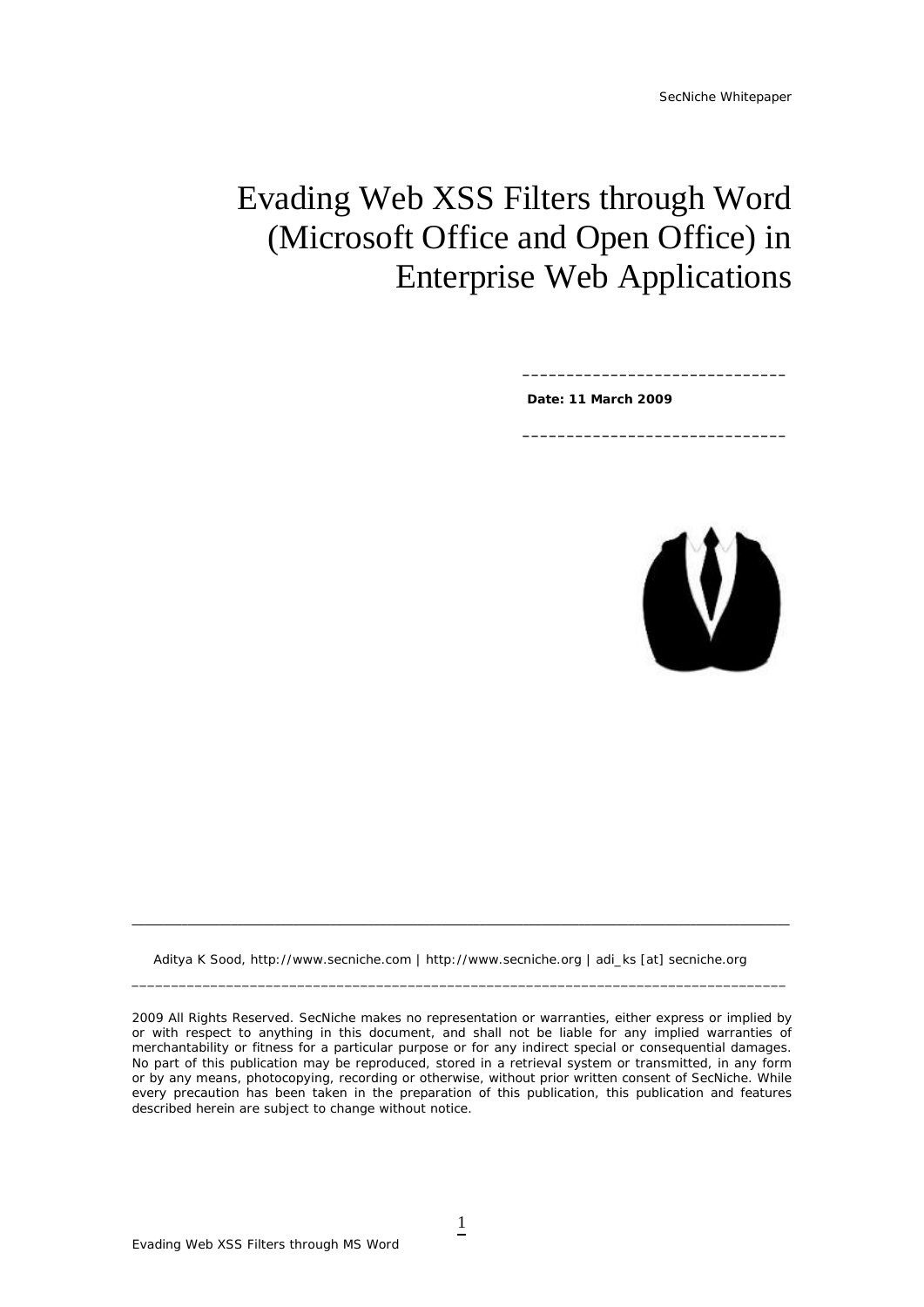#### **Abstract**

This paper sheds light on the hyper linking issues observed during penetration testing of web based enterprise applications. This concept can be used to bypass standard XSS filters by creating a malicious Microsoft word document. The inline hyper linking with malicious code subverts the enterprise web application XSS filters (while conversion mechanism) when rendering is done in the context of browsers. As the code base is structured in a hierarchical manner, we will be laying stress on the vendor based applications. The web XSS filters present in the enterprise web application are not designed appropriately to trace the injection parameters. Numbers of vendors have been intimated against this XSS vector. This can also be used to launch other variants of XSS including Cross Site Request forging and Remote File Inclusion attacks. It works efficiently in most number of cases. The risk factor and feasibility depends on the ease of victim interacting with the enterprise web application. The attack vector works efficiently with Microsoft word and Open Office. But for discussion in detail we will be considering Microsoft Office Word.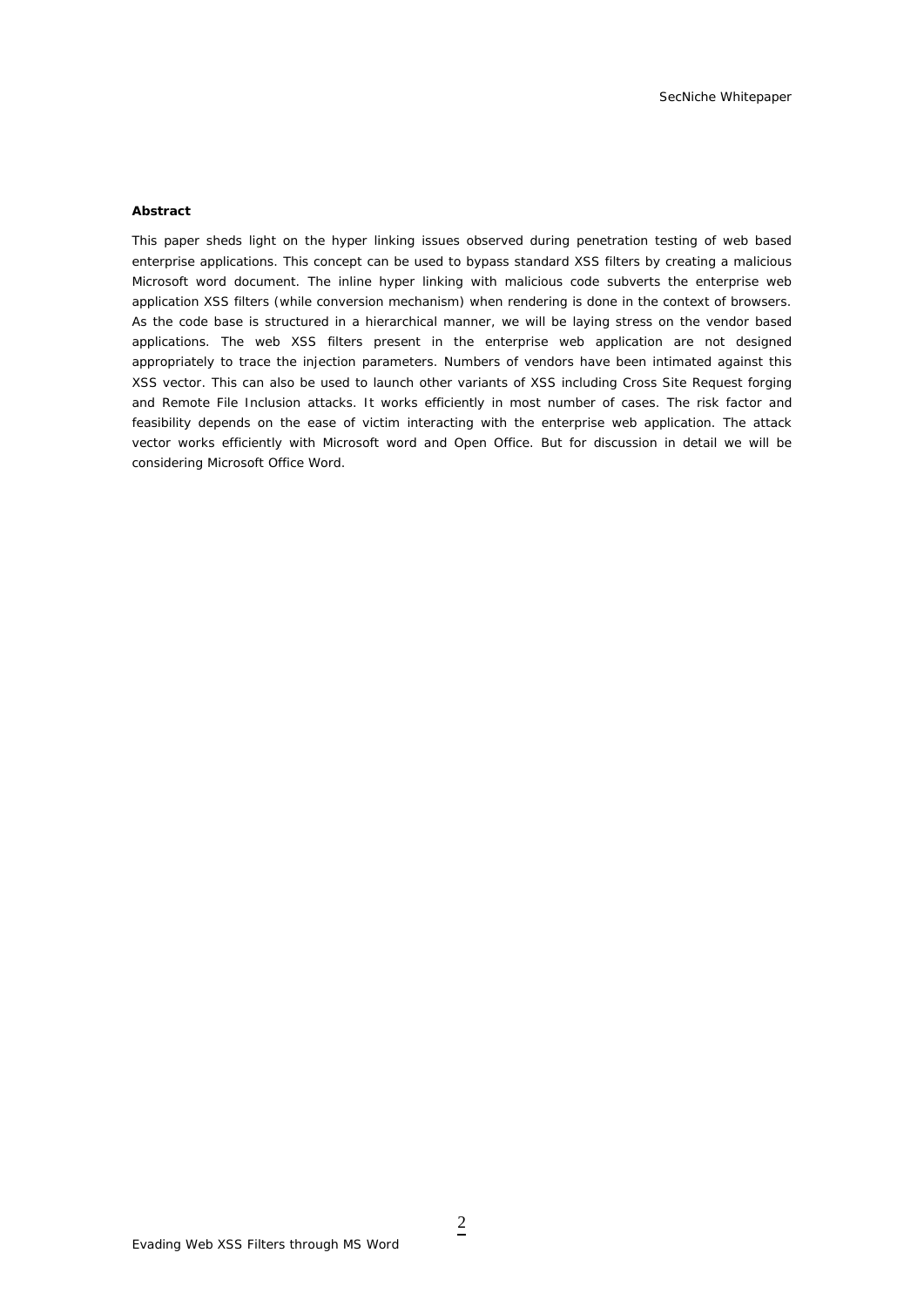#### **Description:**

The enterprise web applications allow uploading of Microsoft word document on the web server based on the requirements. It has been noticed that certain vendors allow the content of these Microsoft word documents to be rendered into the browser as a part of functionality in an application. For example: loading your resume in a word document on the web server. It can be opened in the application context to view the information. It has been detected that the transformation of content from the Microsoft document file is not properly filtered and malicious operations are allowed on the browser surface when the content is rendered. We will understand the behavior of Microsoft word document while handling hyper links. The behavior of Microsoft word is generic when a hyperlink is clicked directly. When a request is made through office, then a file is downloaded directly through browser (default internet explorer).

As we know, any content not mapped according to the structure defined, is undertaken as HTML by browser, It has been critically examined that Microsoft has applied proper security measures when a document is opened from website in the native Microsoft office software. But previewing the contents of Microsoft word document file directly in the browser is more of HTML. If an appropriate filter is not applied in the enterprise software, then malicious operations can be done with an ease.

The problems are identified and structured as:

The enterprise software does not use inline filtering technique to scrutinize the URL passed in the Microsoft word document for standard injection blacklists, when content is transformed. Malicious designed JavaScript which is passed as a hyperlink in the word document does the trick for the attackers.

Two specific cases arise in this:

- 1. When the content in the Microsoft word Document is rendered (conversion from doc to html) as HTML directly in the browsers.
- 2. When the content is rendered in the proprietary base software using a web browser.

The hyperlinks in Microsoft word are opened through web authoring protocol directly in the web browser, mainly in the read only format. It depends on the specification provided in the web server configuration and the type of request issued pointing to the required document. The SAVE-AS option allows you to save the file directly on the system base. As per the RFC 2616 HTTP/1.1 allows HTTP method OPTIONS which is used to set different options on the web resource. It defines the command and the type of request to be received by the server on the specific folder where the document or resource is placed. So opening a Microsoft word document in web browser requires certain steps to be covered by the Microsoft Office software through Office Discovery Protocol. The standard requirement and procedures are listed below as:

- 1.) The Web Authoring Protocol.
- 2.) Web Server issuing the request and the Authentication mechanism to be followed.
- 3.) The request methods in use and specification provided on the resource.
- 4.) Access methods deployed to use that resource.
- 5.) Time check covering the Expiration Time.

These are the certain methods which Office requires to complete the loading and viewing of the document in the browser. Once the hyperlink is clicked from a browser (Internet Explorer) the URLMON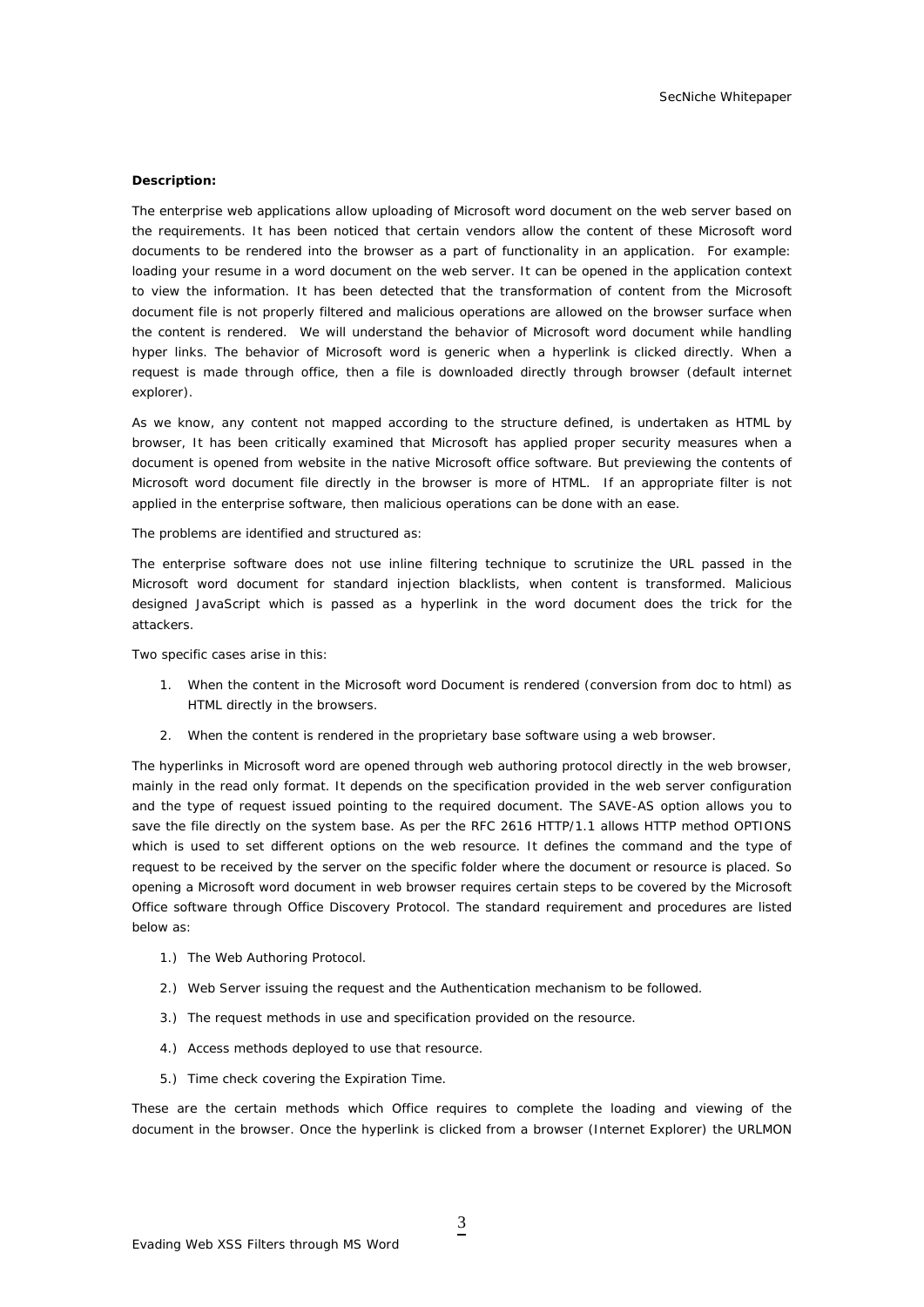finds a resource and downloads the content directly. The URLMON checks the HTTP header, Content-Type, CLSID to find the content type. Once it is done, an OLE object is created through IPersistMoniker. The new HLINK object is generated pointing to the resource through IPersistMoniker and the file is displayed to the user.

From the security perspective, the same policies and ingrained security mechanisms are applied as the base software.



The Hlink.dll plays a critical role in executing a hyperlink that works for any Microsoft Word Document. To maintain the integrity, there is a secondary check introduced by Microsoft even if the hyperlink security warning is disabled in the registry. So that's how the actual functioning works in hyperlink execution. But our scope is wider than this. The problem actually starts from here. The functionality of editing, creating hyperlinks diversifies the attack pattern in enterprise web application when a word document is rendered directly in web browsers. This trick comes handy in manipulating the word functionality in order to hit the web application.

The problem is not with Microsoft Word document but using it as a carrier to bypass the XSS filters through malicious hyper linking by inserting XSS checks. This type of attack vector requires a third party carrier to trigger the attack efficiently. If we reverse the order, then problem is present in the Hyperlink Integrity Checkers applied in the web applications. We will discuss a real example for injecting XSS, CSRF etc. in an enterprise web application. The filters for checking of Meta characters and injection parameters work efficiently in those applications, but at the same time fail to instantiate the XSS injected into hyperlinks during content conversion directly into the web browser. It means the publicly available and enterprise web application conversion components trust all the Microsoft word documents as flawless and execute the action. This is not right as even the content needs to be traversed especially hyperlinks ( XSS driven) whether the JavaScript call has been made through it or not.

Microsoft provides a generic option of editing hyperlinks. It proves beneficial to the attackers for designing malicious hyperlinks with inline XSS parameters into it. Due to applied security, if an attacker passes parameter including Meta characters such as  $\langle \langle \rangle$ , the hyperlink is appended to the URI which points to that file in a web server. As a result, the overall URL becomes the URI appended with hyperlink path which does not work and shows the sign of intrusion or injection. Let's see:

| $\sim$<br>法图<br>$\equiv$ 6 $\equiv$          |                                             |
|----------------------------------------------|---------------------------------------------|
| 4 Draw T<br>AutoShapes                       | <u> 1○凸</u> 410 B B   0 -2 - <u>A</u> - 三三三 |
| C:\script%3ealert(document.cookie)%3c/script |                                             |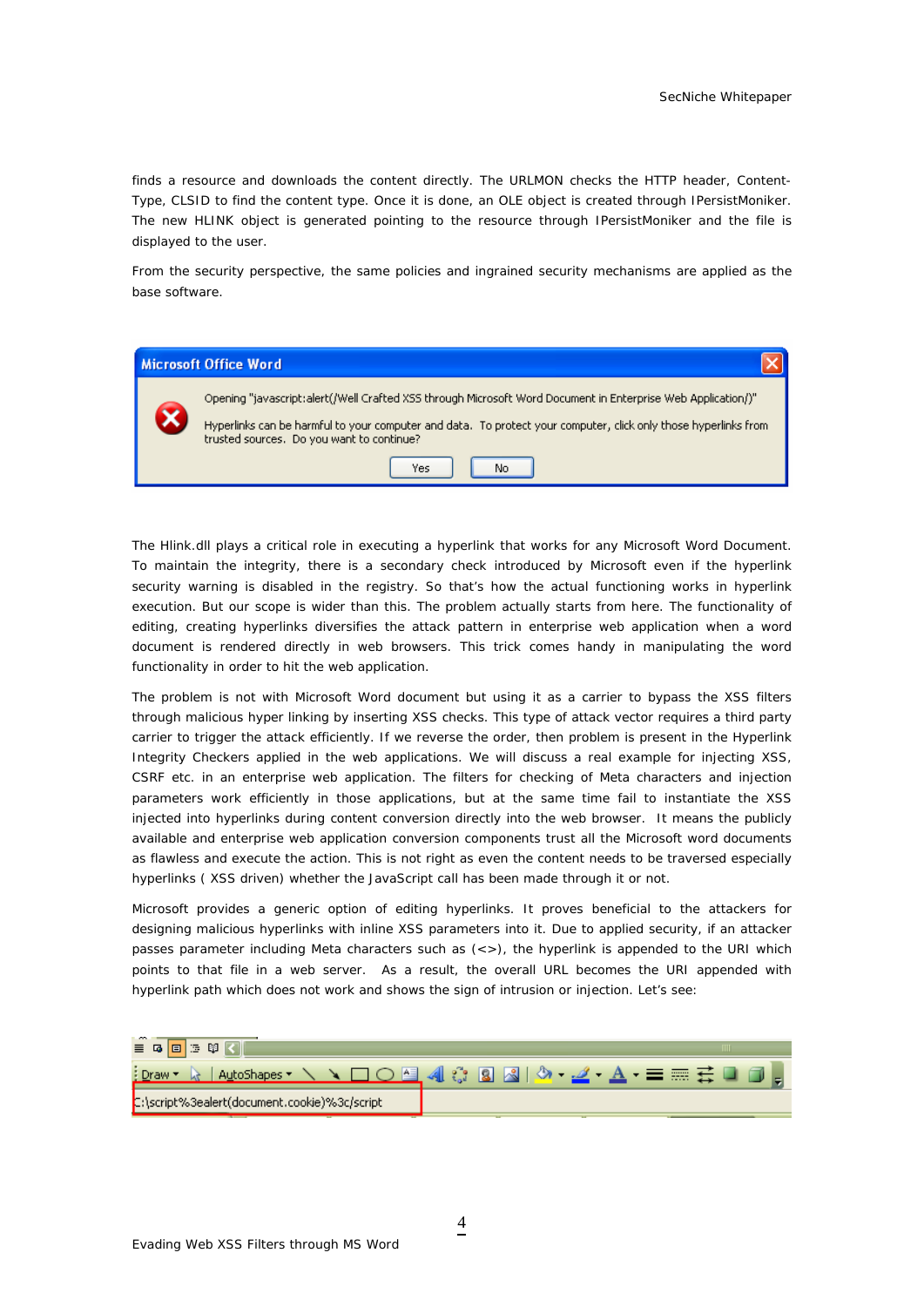The lower pane in the Microsoft word document shows the hyperlink address that is interpreted by the software itself. It shows the behavior as discussed above. In order to inject the right parameter, we need to make injections inline so that the hyperlinks show only JavaScript code rather than the links. Generally, when this link is executed you will find the under mentioned error as a response:



So the hyper link does not work. By default, Microsoft word always tries to download the contents pointed by the hyperlink. In order to set the hyper linking for injections, one has to make it inline. Let see:

| $\equiv$ 6 $\equiv$ 3 $\%$         |  |
|------------------------------------|--|
|                                    |  |
| javascript:alert(document.cookie). |  |

Now the parameters passed for injection are inline. There can be two checks that are produced by security mechanism in Microsoft word as:

1. If **DisableHyperlinkWarning** is not set, you will get a security check as:

| Microsoft Office Word                                                                                                                                                                                                    |
|--------------------------------------------------------------------------------------------------------------------------------------------------------------------------------------------------------------------------|
| Opening "javascript:alert(document.cookie)"<br>Hyperlinks can be harmful to your computer and data. To protect your computer, click only those hyperlinks from<br>trusted sources. Do you want to continue?<br>Yes<br>No |

2. If **DisableHyperlinkWarning** is set, **the** Microsoft word tries to download the file directly or produces a trusted check as structured in HLINK.dll.

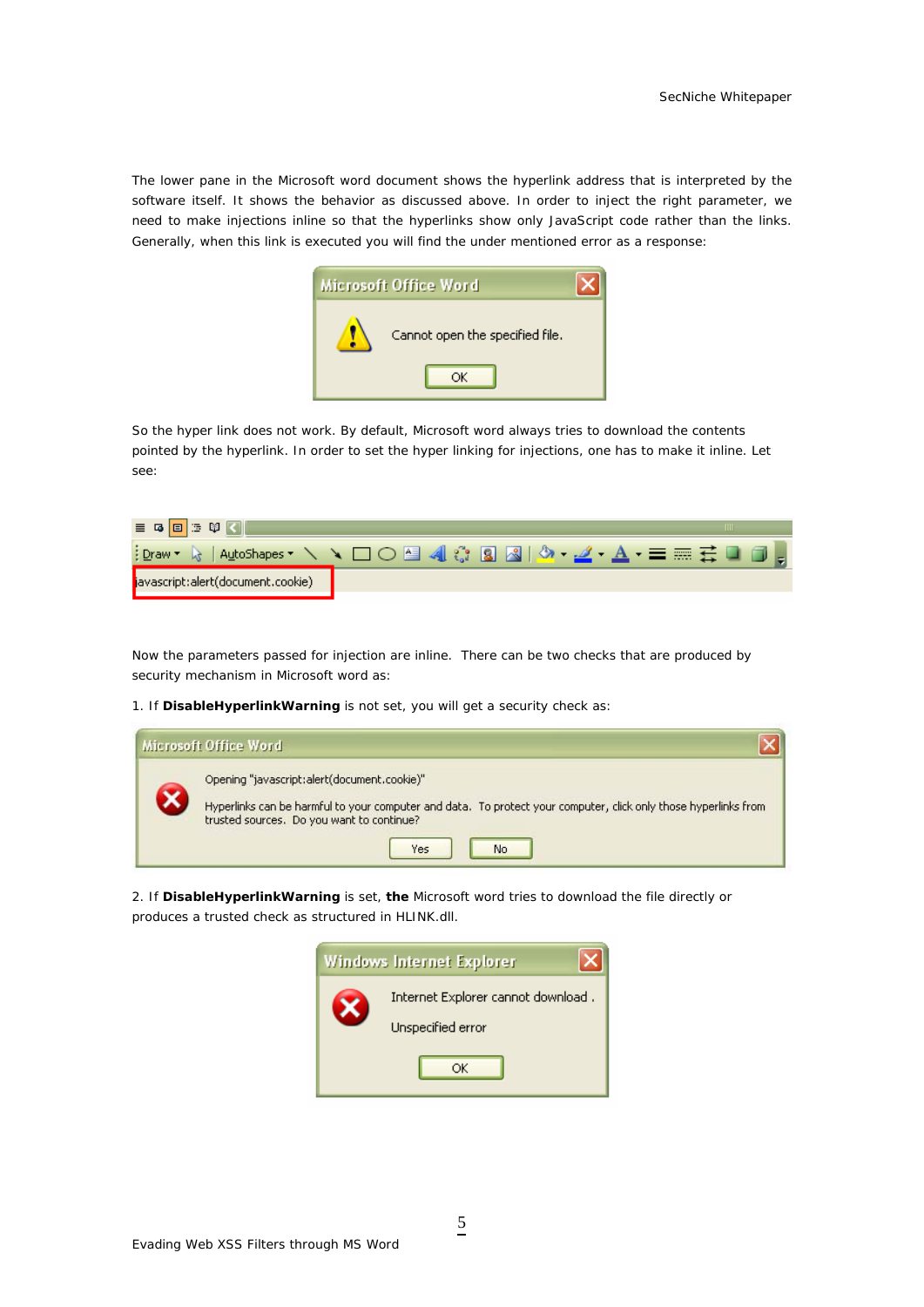The hyperlink is working; the internet explorer tries to download the file as per the default behavior of Microsoft word. At this point of time, we are sure that our malicious link is injected properly in the Microsoft word document and is working fine.

Microsoft released an advisory<http://secunia.com/advisories/32138/> explaining the direct XSS occurring in the word through CDO URI parameter. This vulnerability is incessantly software driven. The XSS is produced when a document is directly downloaded from the web server in the browser.

Our aim is to make the XSS persistent through malicious hyper linking in the Microsoft word document. The file remains on the web server and when an owner renders it in a browser to view the content, the injection occurs. The next test is to upload the malicious word file into the enterprise web application. We will discuss this in next section.

**Now**, we are ready with our malicious word document. The document will be uploaded into the enterprise web application on the server. We have taken a real world example, but due to legal and responsible disclosure concerns, we will not be pointing out the details of the web application. Let's have a look at the normal conversion mechanism from doc to html.



The transformation occurs as structured above. Let's see how the transformation occurs from malicious word document to html. The word document was designed as:

6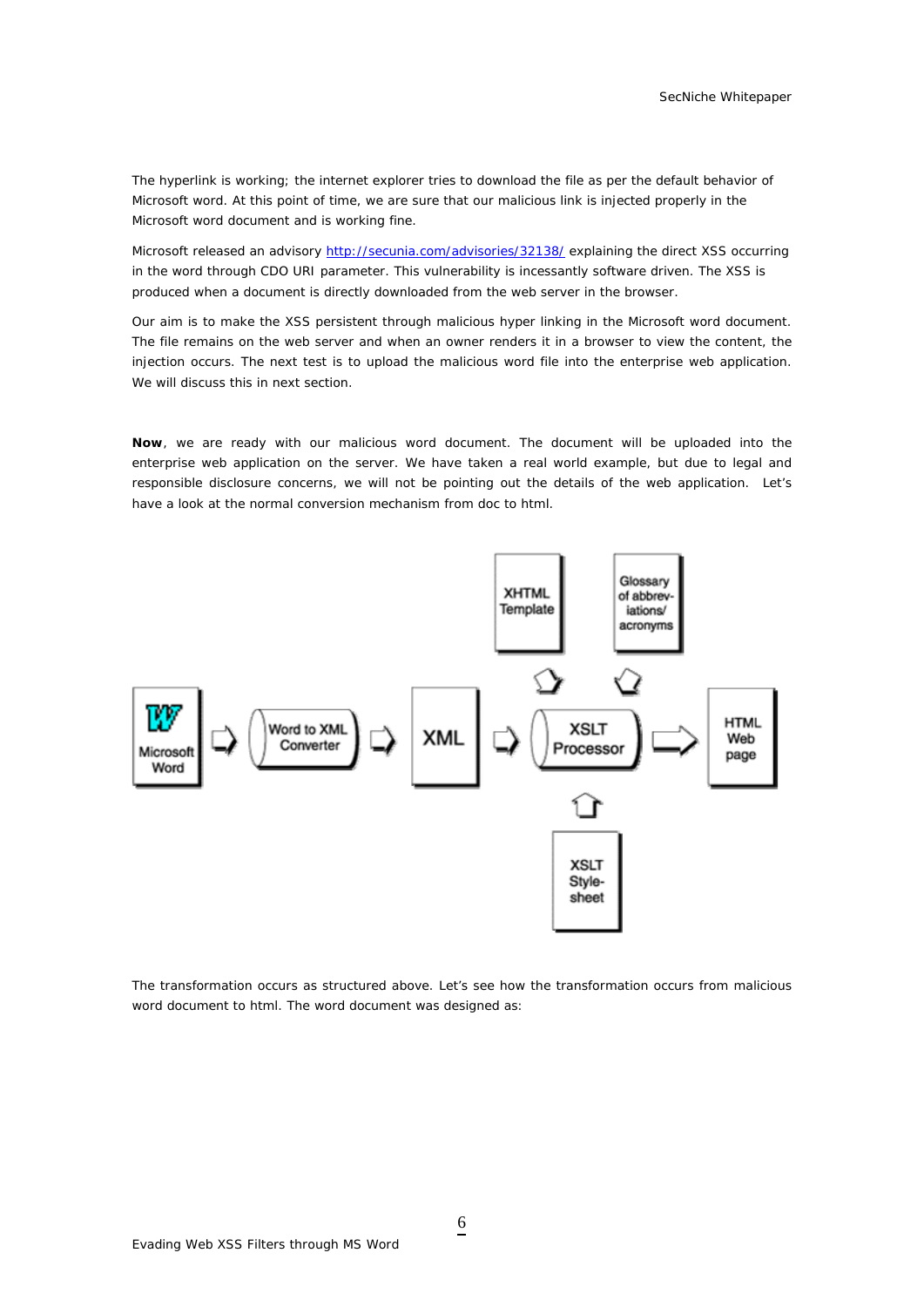

When the document was converted to html and previewed in the context of enterprise web application it looked as:

| <b>9 Document Preview - Mozilla Firefox</b>      | 日回区              |
|--------------------------------------------------|------------------|
| File Edit View History Bookmarks Tools Help      |                  |
| $\cdot$ C<br>m<br>$\times$ $\sim$                | P<br>☆ 【G Google |
| Latest Headlines<br>Most Visited Stating Started |                  |
| $\mathbf{G}$<br><b>Document Preview</b>          | B                |
|                                                  |                  |
|                                                  |                  |
|                                                  |                  |
| Enterprise Web App                               |                  |
|                                                  |                  |
| XSS POC                                          |                  |
|                                                  |                  |
| http://www.ent_web_xss.com                       |                  |
| http://www.extract_cookie.com                    |                  |
| POC BY: 0kn0ck                                   |                  |
| SecNiche Security                                |                  |
|                                                  |                  |
|                                                  |                  |
| rights reserved.                                 |                  |
|                                                  |                  |
|                                                  |                  |
|                                                  |                  |
|                                                  |                  |
|                                                  |                  |
|                                                  |                  |

The malicious hyperlinks were rendered in the application. When we clicked the above specified link in the enterprise web application, we successfully produced XSS.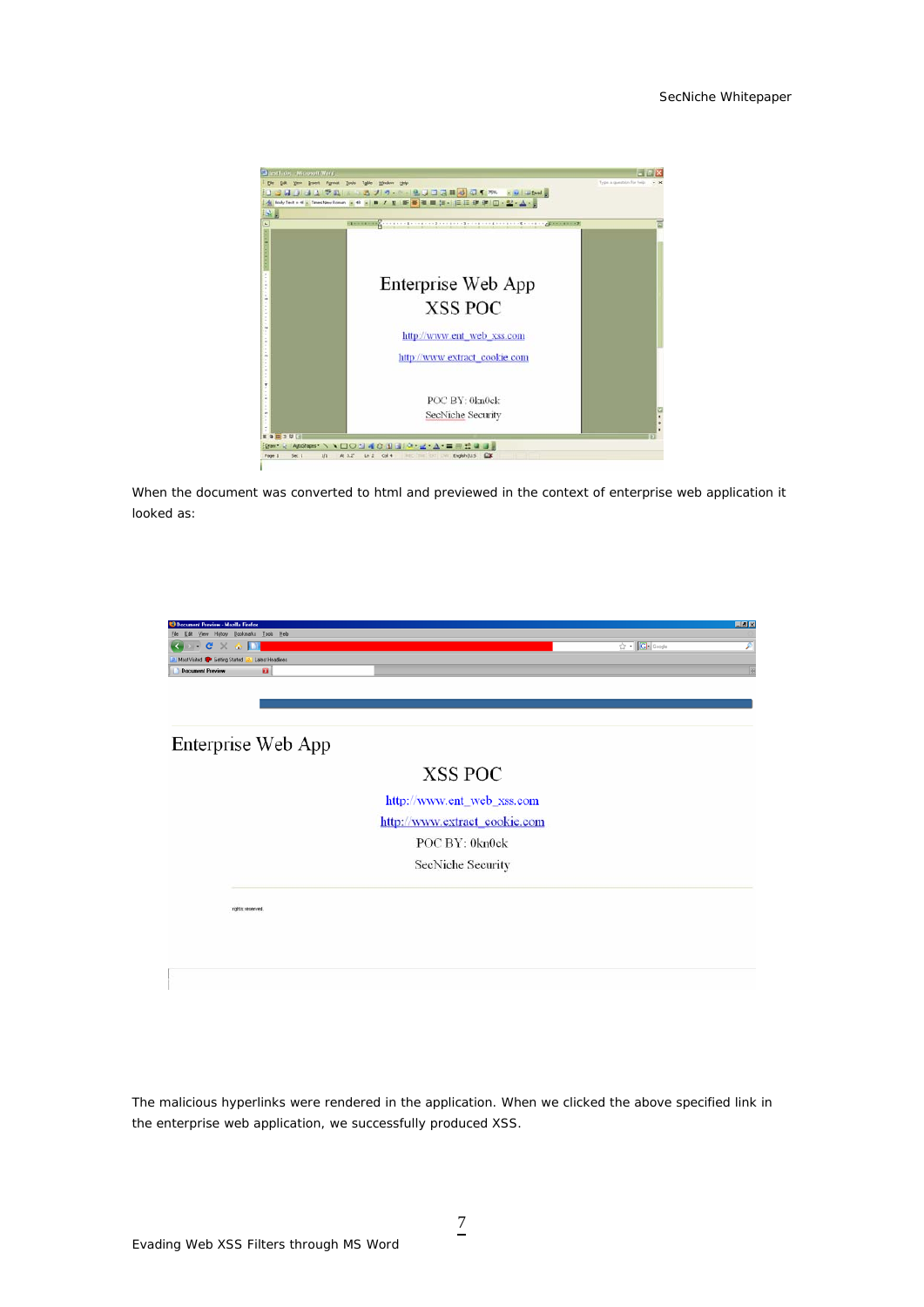| st Preview - Mozilla Firefo<br>Edit | Vew Higtory Bookmarks Tools Help |                                                                                       |                 | <b>ABIX</b> |
|-------------------------------------|----------------------------------|---------------------------------------------------------------------------------------|-----------------|-------------|
| c<br>$\times$<br>÷                  |                                  |                                                                                       | <b>C</b> Google | ₽           |
| Most Visited Conting Stated         | Latest Headines                  |                                                                                       |                 |             |
| <b>Document Preview</b>             | <b>B</b> Cinat Enail from Google |                                                                                       |                 |             |
|                                     |                                  |                                                                                       |                 |             |
|                                     |                                  |                                                                                       |                 |             |
|                                     |                                  |                                                                                       |                 |             |
|                                     |                                  |                                                                                       |                 |             |
|                                     |                                  |                                                                                       |                 |             |
|                                     | Enterprise Web App               |                                                                                       |                 |             |
|                                     |                                  |                                                                                       |                 |             |
|                                     |                                  | <b>XSS POC</b>                                                                        |                 |             |
|                                     |                                  |                                                                                       |                 |             |
|                                     |                                  | http://www.ent_web_xss.com                                                            |                 |             |
|                                     |                                  | The page at https://careers.in.kpmg.com says:<br>図                                    |                 |             |
|                                     |                                  | /Well Crafted XSS through Microsoft Word Document in Enterprise Web application/<br>Δ |                 |             |
|                                     |                                  | <b>OK</b>                                                                             |                 |             |
|                                     |                                  | SecNiche Security                                                                     |                 |             |
|                                     |                                  |                                                                                       |                 |             |
|                                     |                                  |                                                                                       |                 |             |
|                                     |                                  |                                                                                       |                 |             |
|                                     | rights reserved.                 |                                                                                       |                 |             |
|                                     |                                  |                                                                                       |                 |             |
|                                     |                                  |                                                                                       |                 |             |
|                                     |                                  |                                                                                       |                 |             |
| Done                                |                                  |                                                                                       |                 |             |
|                                     |                                  |                                                                                       |                 |             |
|                                     |                                  |                                                                                       |                 |             |

The alert box was displayed as a positive outcome of the injected link.

| ot Poreion : Maulla Festus<br>Yew Highey Bookmaks Took Help<br>Lott<br>Ele              |                                                                                                                                                                                                                                                       | $= 61 \times$                         |
|-----------------------------------------------------------------------------------------|-------------------------------------------------------------------------------------------------------------------------------------------------------------------------------------------------------------------------------------------------------|---------------------------------------|
| $\mathbf{C}$<br>$\times$<br>$(1 + 1)$<br><b>COL</b>                                     |                                                                                                                                                                                                                                                       | 2 - Chi Gook<br>₽                     |
| Must Visited & Getting Stated<br><b>Latest Headines</b><br>o<br><b>Dacument Preview</b> |                                                                                                                                                                                                                                                       |                                       |
|                                                                                         |                                                                                                                                                                                                                                                       | tagnoles Fage Composible<br>Home Jobs |
| Enterprise Web App                                                                      | The page at https://careers.in.kpmg.com says:<br>口<br>JServSessionideootindeliveb03-druzd7ces1.okTynkLRvk0KJahDDpAtzp7cmxDNAJd<br>/AHKpkgInGI04cv4Gx33K; indelapp03_prod-KbCnvkG/dFVb-y6rDsrh94unS.S.;<br>oracle used." GMT+5.30"p.<br>OK.<br>1100100 |                                       |
|                                                                                         | http://www.ent_web_xss.com                                                                                                                                                                                                                            |                                       |
|                                                                                         | http://www.extract_cookie.com                                                                                                                                                                                                                         |                                       |
|                                                                                         | POC BY: 0kn0ck                                                                                                                                                                                                                                        |                                       |
|                                                                                         | SecNiche Security                                                                                                                                                                                                                                     |                                       |
| rights reserved.                                                                        |                                                                                                                                                                                                                                                       | <b>Rivacy Statenet</b>                |
|                                                                                         |                                                                                                                                                                                                                                                       |                                       |
|                                                                                         |                                                                                                                                                                                                                                                       |                                       |
|                                                                                         |                                                                                                                                                                                                                                                       |                                       |

The cookie was extracted. We conducted another test to check the cross site request forging. This worked even better in the context of running enterprise web application.

Another malicious document was created with a forged XSRF request.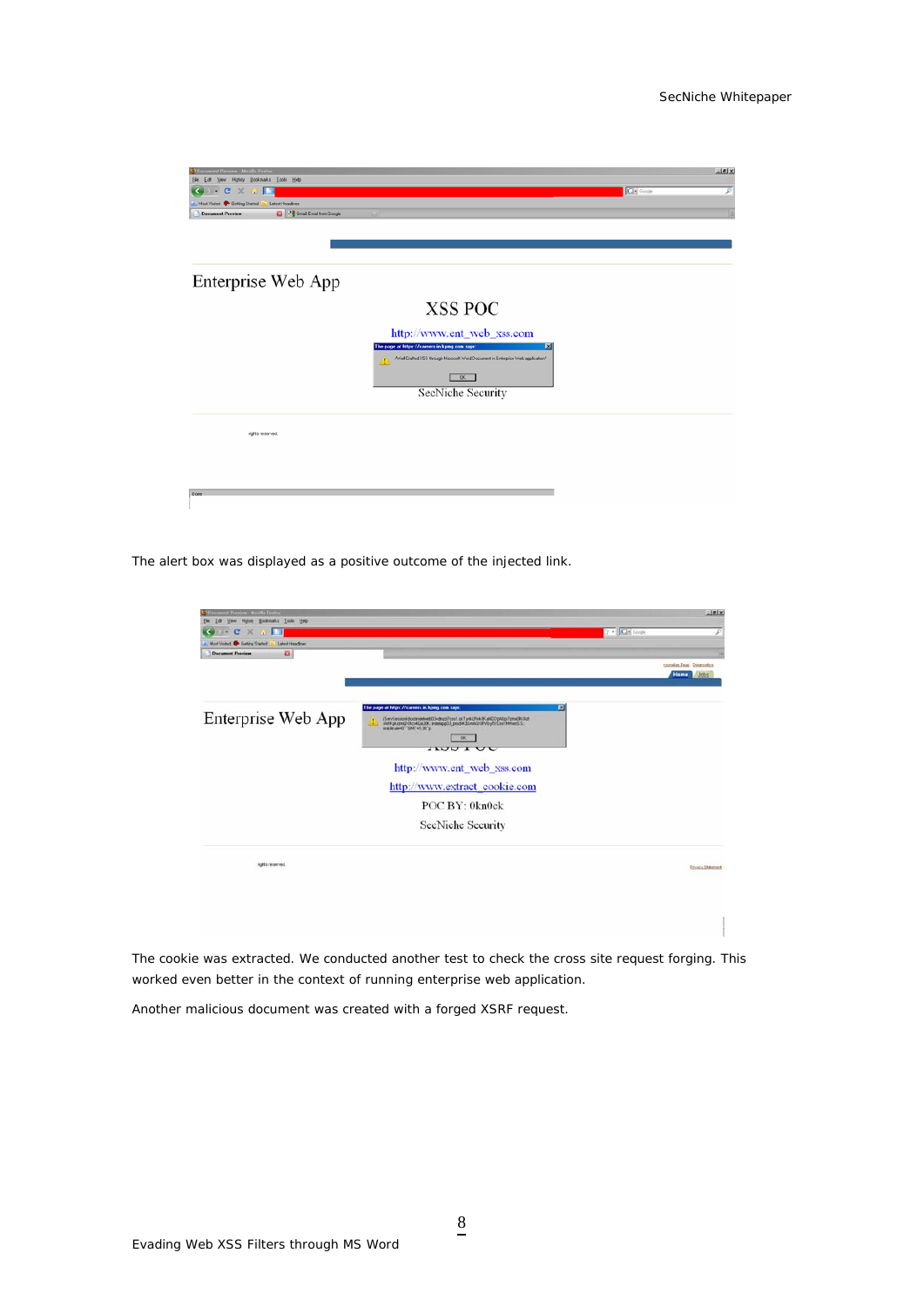

We encountered the following structured output which clearly represented the cross site request forging attack.



This injection occurred through document.writeln JavaScript call to execute the forged request. So we have noticed the impact of this kind of attack on the web applications. No doubt it's an obscure way of producing XSS but it results in real attack and stealing of information.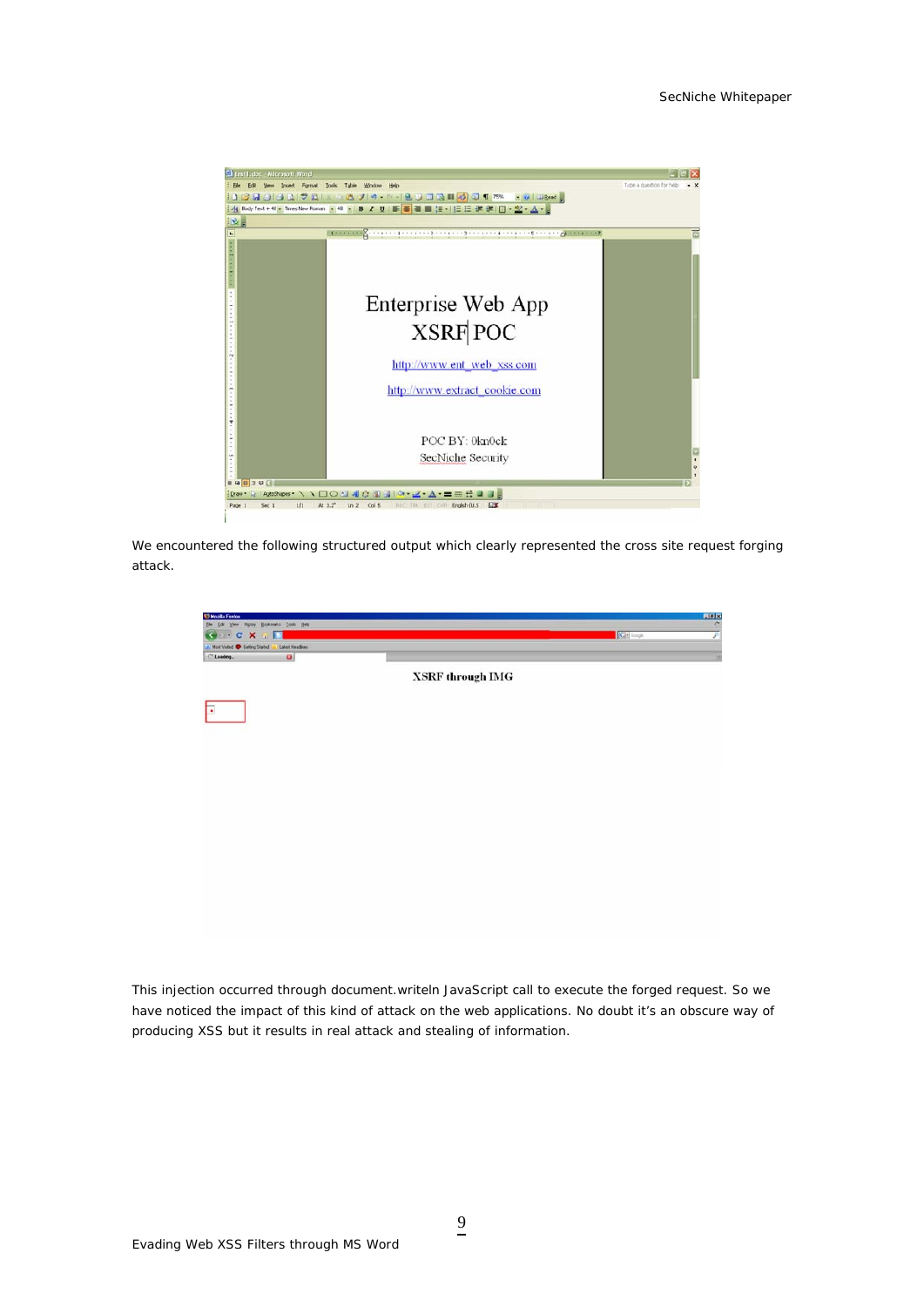#### **Conclusion:**

The XSS contains a randomized vector of attack, as we have seen in the past about different variants of cross site scripting attacks. These types of attacks help the penetration testers to scrutinize the designed filters against the XSS. In addition, it also checks the vulnerability persisting due to insecure coding and inappropriate web application design in the application. These types of attacks require a kind of carrier (in this case Microsoft Word) to pass the injection parameters to the target. The attack vector is successful in triggering this type of behavior in a number of web enterprise web applications. This helps the tester to go through every single component of web application to trace the hidden vectors of XSS exploitation.

### **Thanks:**

I would like to thank Mr. Jeremiah Grossman (WhitehatSec) and Johnny Long (iHackStuff) for the discussions and feedback in polishing this paper.

10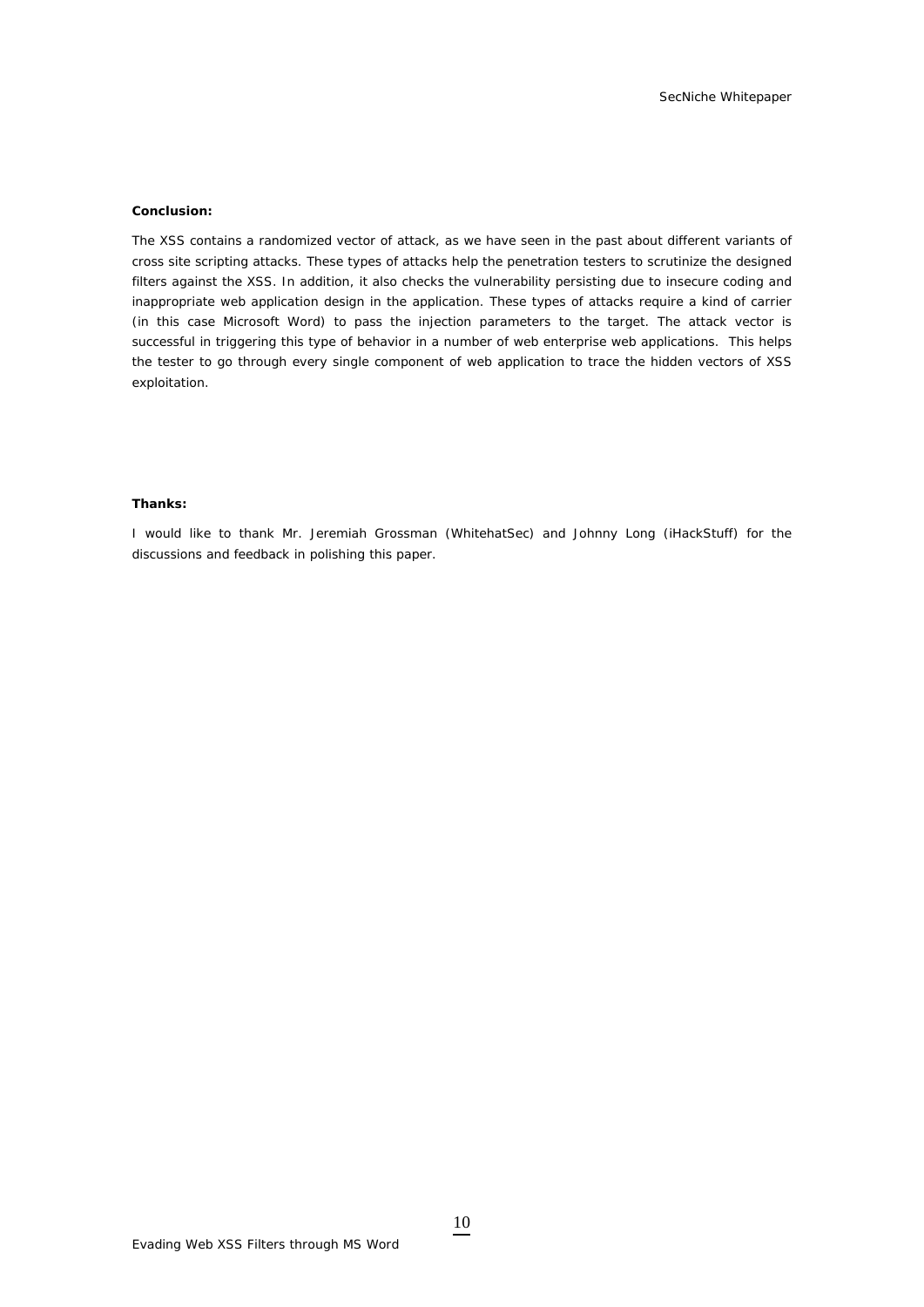# **References:**

- 1. [www.scanit.be/](http://www.scanit.be/uploads/php-file-upload.pdf)**uploads**/php-file-**upload**.pdf
- 2. [https://www.owasp.org/index.php/Unrestricted\\_File\\_Upload](https://www.owasp.org/index.php/Unrestricted_File_Upload)
- 3. [http://technet.microsoft.com](http://technet.microsoft.com/)
- 4. <http://ha.ckers.org/blog/20061215/csrf-with-word-part-ii/>
- 5. <http://michaeldaw.org/md-hacks/csrf-with-msword/>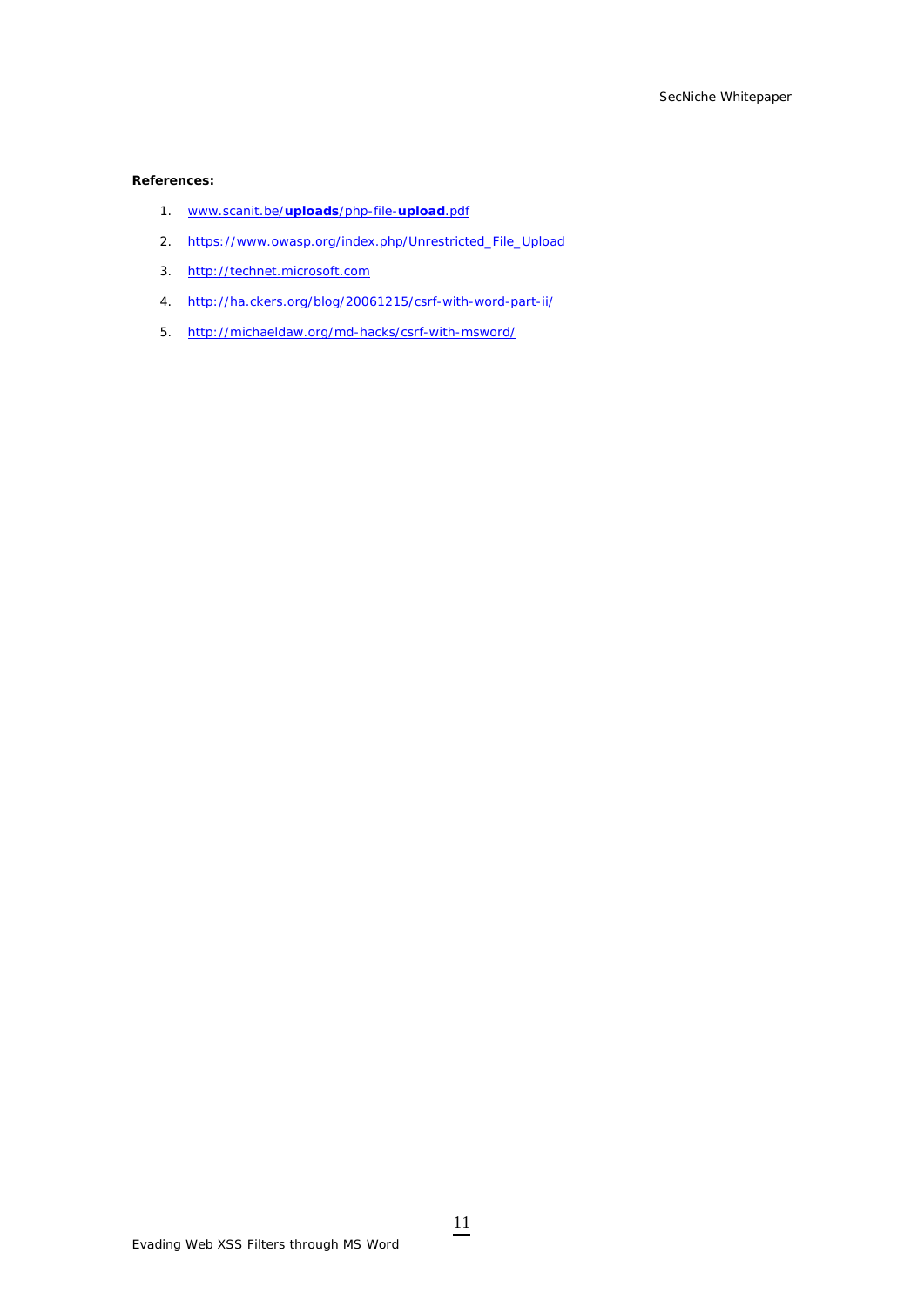We have tested this functionality on certain number of Web based editors and found different behaviors as explained in the appendix.

### **Appendix 1 – ZOHO Writer**



It does not filter the hyperlinks and injection is possible.

Evading Web XSS Filters through MS Word

12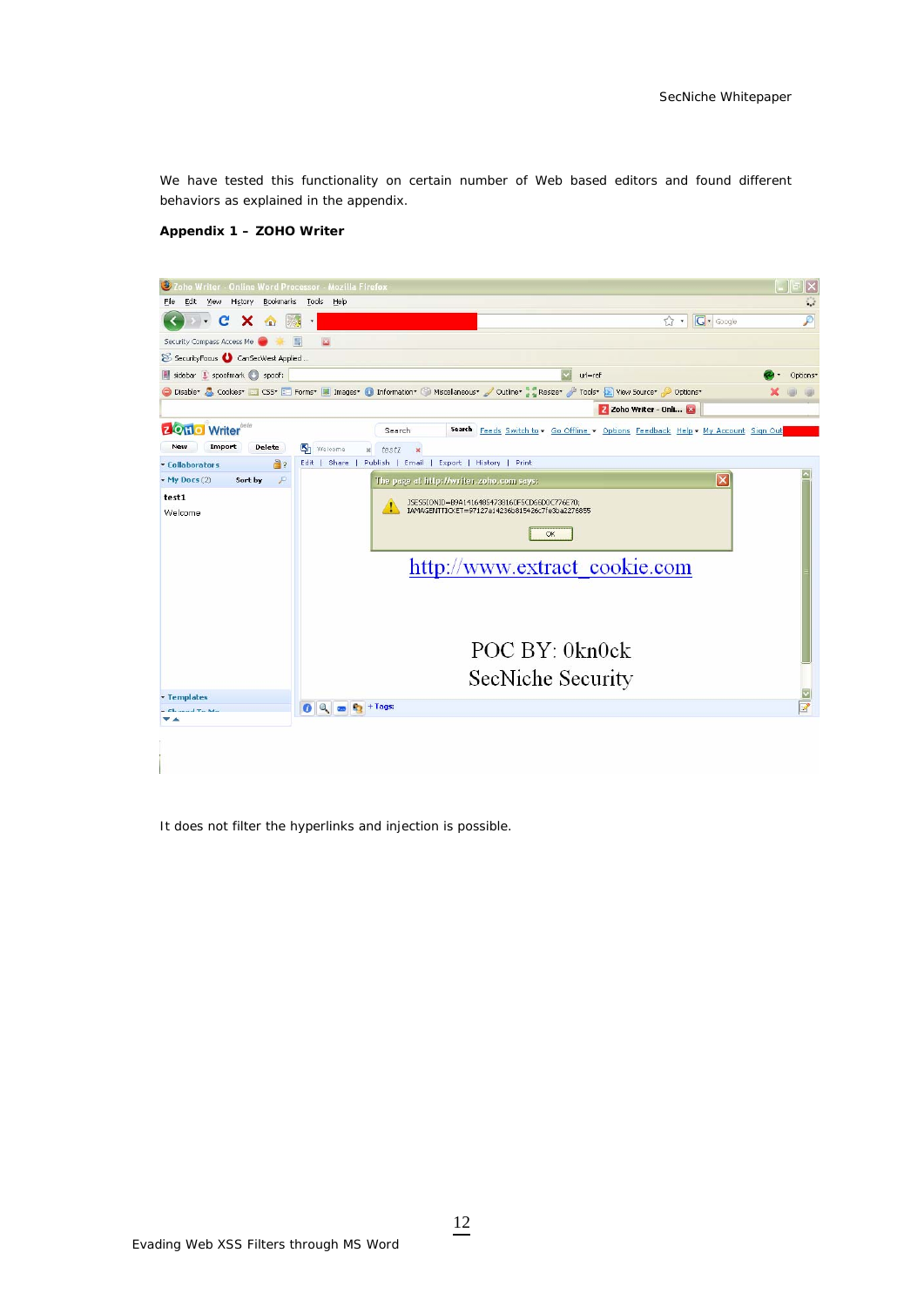### **Appendix 2:** Microsoft Office Live Workspace



The Live Office does not allow the link to be processed directly from the browser.